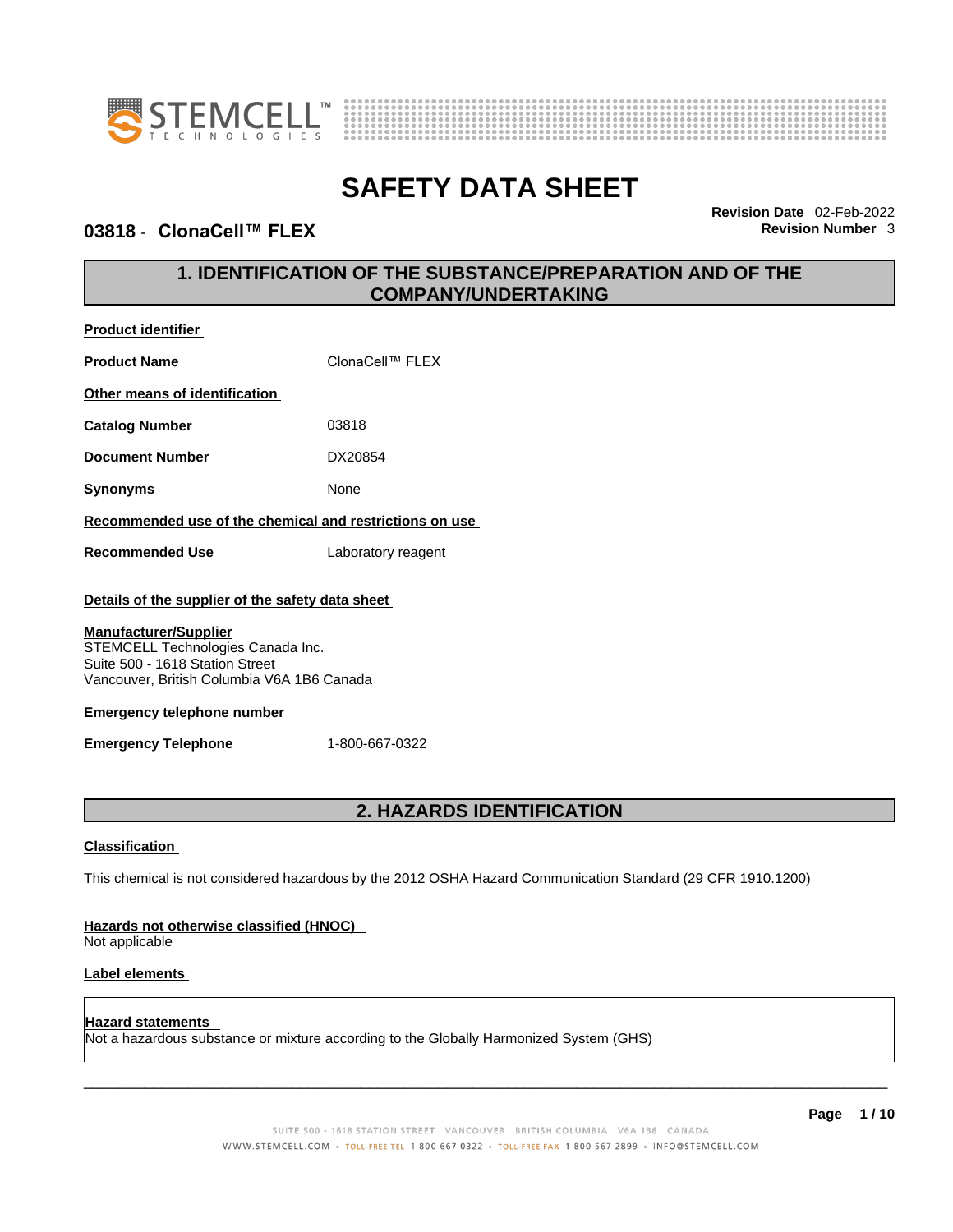



\_\_\_\_\_\_\_\_\_\_\_\_\_\_\_\_\_\_\_\_\_\_\_\_\_\_\_\_\_\_\_\_\_\_\_\_\_\_\_\_\_\_\_\_\_\_\_\_\_\_\_\_\_\_\_\_\_\_\_\_\_\_\_\_\_\_\_\_\_\_\_\_\_\_\_\_\_\_\_\_\_\_\_\_\_\_\_\_\_\_\_\_\_ **Revision Date** 02-Feb-2022

# **03818 ⋅ ClonaCell™ FLEX Revision Number 3**

The product contains no substances which at their given concentration, are considered to be hazardous to health.

**Appearance** opaque **Physical state** Liquid

**Odor** No data available

**Other Information**  Not applicable

#### **Unknown acute toxicity** 2.5 % of the mixture consists of ingredient(s) of unknown toxicity

2.5 % of the mixture consists of ingredient(s) of unknown acute oral toxicity

2.5 % of the mixture consists of ingredient(s) of unknown acute dermal toxicity

2.5 % of the mixture consists of ingredient(s) of unknown acute inhalation toxicity (gas)

2.5 % of the mixture consists of ingredient(s) of unknown acute inhalation toxicity (vapor)

2.5 % of the mixture consists of ingredient(s) of unknown acute inhalation toxicity (dust/mist)

### **3. COMPOSITION/INFORMATION ON INGREDIENTS**

#### **Substance**

Not applicable.

#### **Mixture**

Not a hazardous substance or mixture according to the Globally Harmonized System (GHS)

\*The exact percentage (concentration) of composition has been withheld as a trade secret.

### **4. FIRST AID MEASURES**

#### **Description of first aid measures**

| <b>Inhalation</b>   | Remove to fresh air.                                                                                                    |
|---------------------|-------------------------------------------------------------------------------------------------------------------------|
| Eye contact         | Rinse thoroughly with plenty of water for at least 15 minutes, lifting lower and upper eyelids.<br>Consult a physician. |
| <b>Skin contact</b> | Wash skin with soap and water.                                                                                          |
| Ingestion           | Clean mouth with water and drink afterwards plenty of water.                                                            |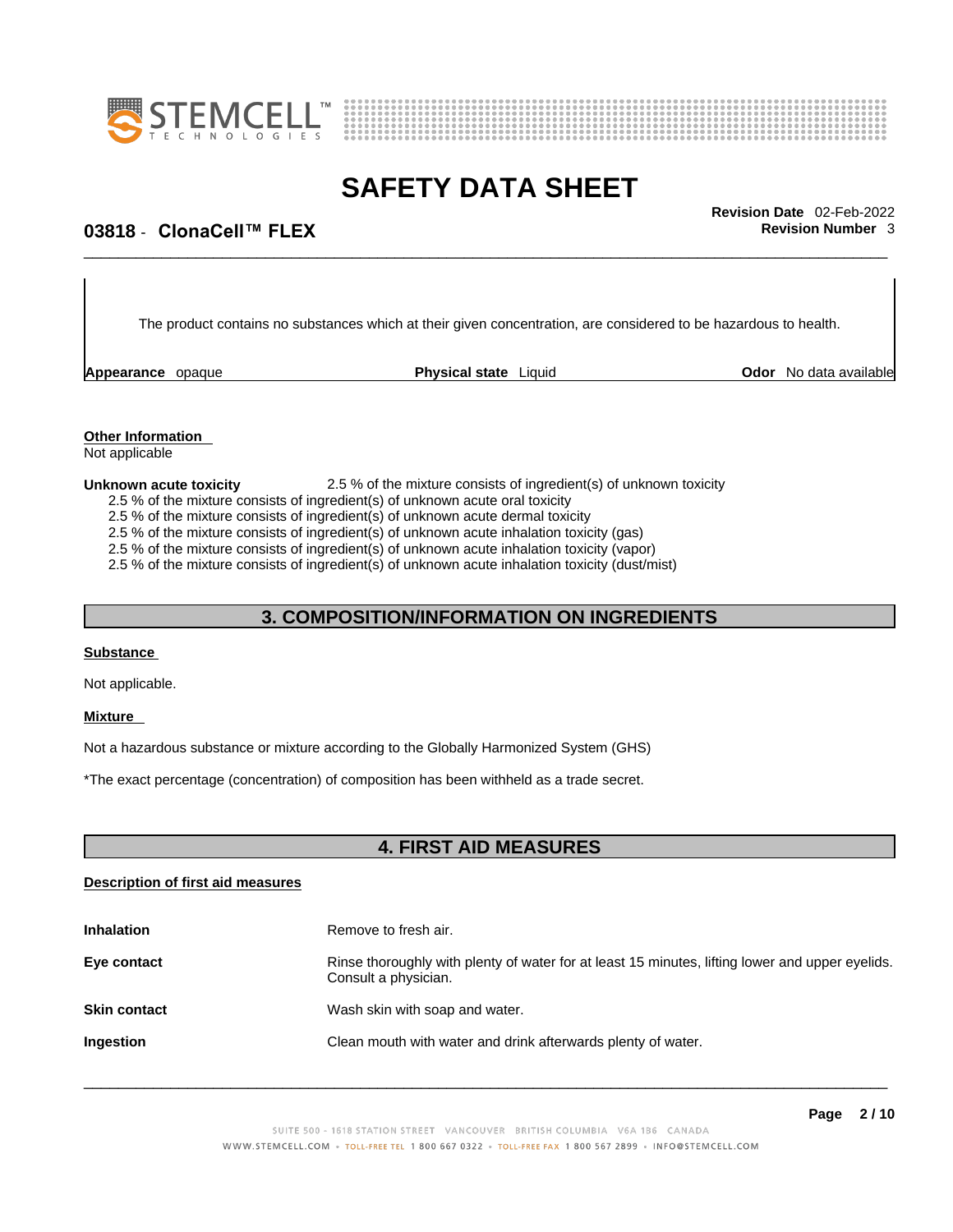



\_\_\_\_\_\_\_\_\_\_\_\_\_\_\_\_\_\_\_\_\_\_\_\_\_\_\_\_\_\_\_\_\_\_\_\_\_\_\_\_\_\_\_\_\_\_\_\_\_\_\_\_\_\_\_\_\_\_\_\_\_\_\_\_\_\_\_\_\_\_\_\_\_\_\_\_\_\_\_\_\_\_\_\_\_\_\_\_\_\_\_\_\_ **Revision Date** 02-Feb-2022

# **03818 ⋅ ClonaCell™ FLEX Revision Number 3**

| Most important symptoms and effects, both acute and delayed                                                      |                                                                                                                                       |  |  |
|------------------------------------------------------------------------------------------------------------------|---------------------------------------------------------------------------------------------------------------------------------------|--|--|
| <b>Symptoms</b>                                                                                                  | No information available.                                                                                                             |  |  |
|                                                                                                                  | Indication of any immediate medical attention and special treatment needed                                                            |  |  |
| Note to physicians<br>Treat symptomatically.                                                                     |                                                                                                                                       |  |  |
|                                                                                                                  | <b>5. FIRE-FIGHTING MEASURES</b>                                                                                                      |  |  |
| <b>Suitable Extinguishing Media</b>                                                                              | Use extinguishing measures that are appropriate to local circumstances and the<br>surrounding environment.                            |  |  |
| Unsuitable extinguishing media                                                                                   | CAUTION: Use of water spray when fighting fire may be inefficient.                                                                    |  |  |
| Specific hazards arising from the<br>chemical                                                                    | No information available.                                                                                                             |  |  |
| <b>Explosion data</b><br><b>Sensitivity to Mechanical Impact None.</b><br><b>Sensitivity to Static Discharge</b> | None.                                                                                                                                 |  |  |
| Special protective equipment for<br>fire-fighters                                                                | Firefighters should wear self-contained breathing apparatus and full firefighting turnout<br>gear. Use personal protection equipment. |  |  |
|                                                                                                                  |                                                                                                                                       |  |  |

# **6. ACCIDENTAL RELEASE MEASURES**

#### **Personal precautions, protective equipment and emergency procedures**

| <b>Personal precautions</b>                          | Ensure adequate ventilation.                                                         |  |
|------------------------------------------------------|--------------------------------------------------------------------------------------|--|
|                                                      |                                                                                      |  |
|                                                      |                                                                                      |  |
| <b>Environmental precautions</b>                     | See Section 12 for additional Ecological Information.                                |  |
| Methods and material for containment and cleaning up |                                                                                      |  |
| <b>Methods for containment</b>                       | Prevent further leakage or spillage if safe to do so.                                |  |
| Methods for cleaning up                              | Pick up and transfer to properly labeled containers.                                 |  |
| Prevention of secondary hazards                      | Clean contaminated objects and areas thoroughly observing environmental regulations. |  |
| <b>Environmental precautions</b>                     |                                                                                      |  |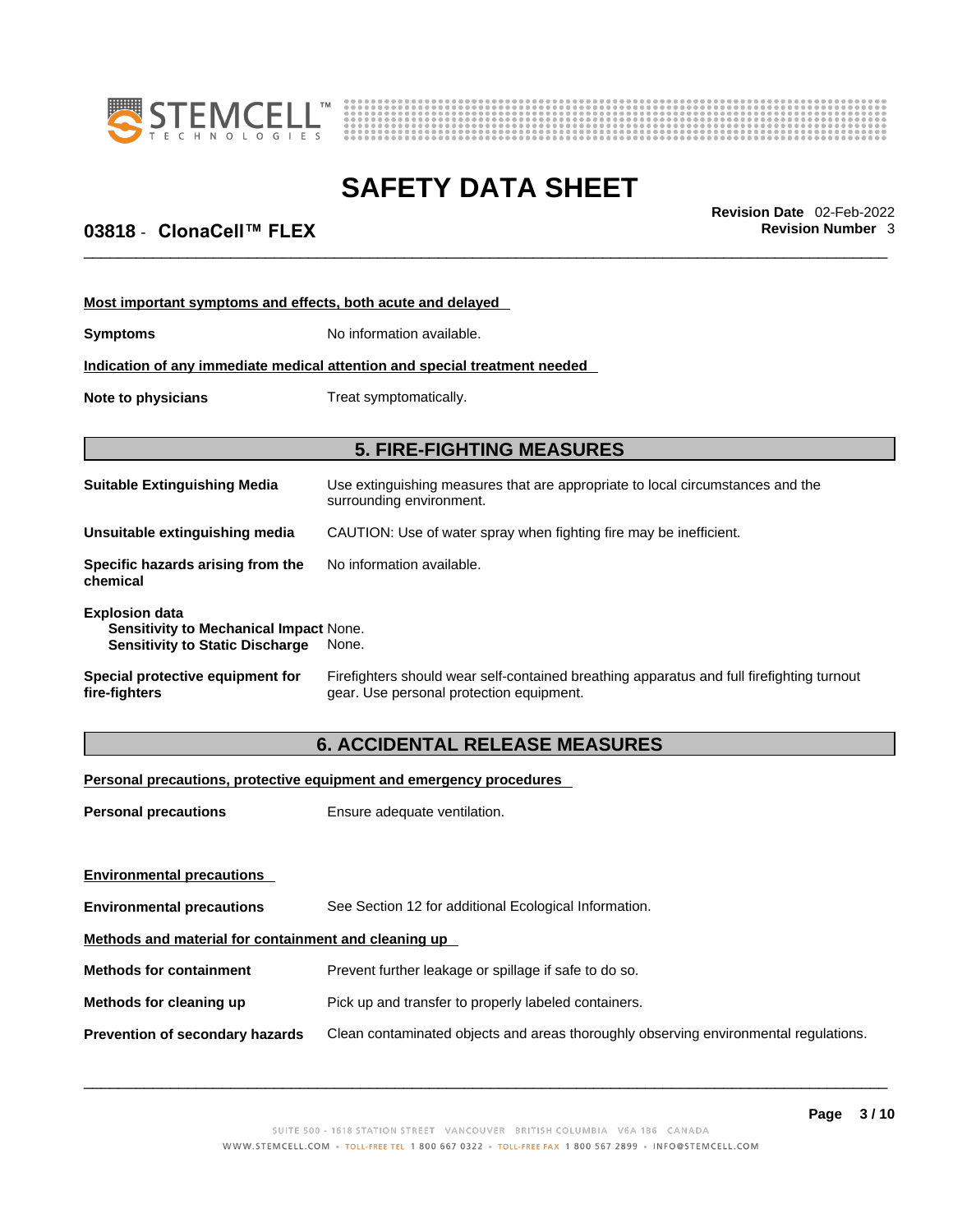



\_\_\_\_\_\_\_\_\_\_\_\_\_\_\_\_\_\_\_\_\_\_\_\_\_\_\_\_\_\_\_\_\_\_\_\_\_\_\_\_\_\_\_\_\_\_\_\_\_\_\_\_\_\_\_\_\_\_\_\_\_\_\_\_\_\_\_\_\_\_\_\_\_\_\_\_\_\_\_\_\_\_\_\_\_\_\_\_\_\_\_\_\_ **Revision Date** 02-Feb-2022

# **03818** - **ClonaCell™ FLEX Revision Number** 3

|                                                              | 7. HANDLING AND STORAGE                                                                                                                                                     |
|--------------------------------------------------------------|-----------------------------------------------------------------------------------------------------------------------------------------------------------------------------|
| <b>Precautions for safe handling</b>                         |                                                                                                                                                                             |
| Advice on safe handling                                      | Handle in accordance with good industrial hygiene and safety practice.                                                                                                      |
| Conditions for safe storage, including any incompatibilities |                                                                                                                                                                             |
| <b>Storage Conditions</b>                                    | Store in accordance with information listed on the Product Information Sheet (PIS).                                                                                         |
|                                                              | 8. EXPOSURE CONTROLS/PERSONAL PROTECTION                                                                                                                                    |
| <b>Control parameters</b>                                    |                                                                                                                                                                             |
| <b>Exposure Limits</b>                                       | This product, as supplied, does not contain any hazardous materials with occupational<br>exposure limits established by the region specific regulatory bodies.              |
| <b>Appropriate engineering controls</b>                      |                                                                                                                                                                             |
| <b>Engineering controls</b>                                  | <b>Showers</b><br>Eyewash stations<br>Ventilation systems.                                                                                                                  |
|                                                              | Individual protection measures, such as personal protective equipment                                                                                                       |
| <b>Eye/face protection</b>                                   | No special protective equipment required.                                                                                                                                   |
| Skin and body protection                                     | No special protective equipment required.                                                                                                                                   |
| <b>Respiratory protection</b>                                | No protective equipment is needed under normal use conditions. If exposure limits are<br>exceeded or irritation is experienced, ventilation and evacuation may be required. |
|                                                              | Handle in accordance with good industrial hygiene and safety practice.                                                                                                      |

# **9. PHYSICAL AND CHEMICAL PROPERTIES**

**Information on basic physical and chemical properties Physical state** Liquid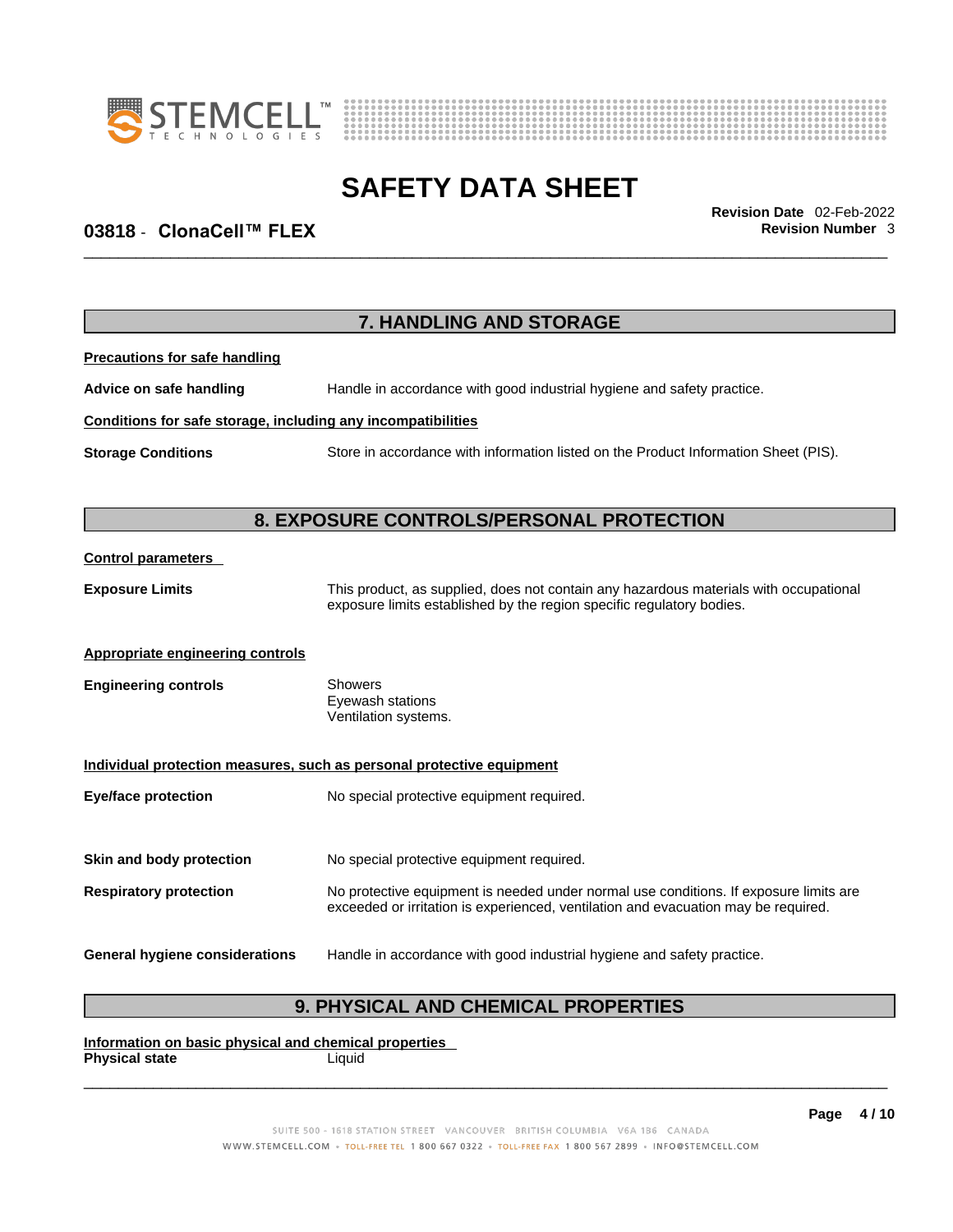



\_\_\_\_\_\_\_\_\_\_\_\_\_\_\_\_\_\_\_\_\_\_\_\_\_\_\_\_\_\_\_\_\_\_\_\_\_\_\_\_\_\_\_\_\_\_\_\_\_\_\_\_\_\_\_\_\_\_\_\_\_\_\_\_\_\_\_\_\_\_\_\_\_\_\_\_\_\_\_\_\_\_\_\_\_\_\_\_\_\_\_\_\_ **Revision Date** 02-Feb-2022

### **03818 ⋅ ClonaCell™ FLEX Revision Number 3**

**Appearance** opaque **Color** yellow

| Property                             |
|--------------------------------------|
| рH                                   |
| Melting point / freezing point       |
| <b>Boiling point / boiling range</b> |
| <b>Flash point</b>                   |
| <b>Evaporation rate</b>              |
| <b>Flammability (solid, gas)</b>     |
| <b>Flammability Limit in Air</b>     |
| <b>Upper flammability limit:</b>     |
| Lower flammability limit:            |
| Vapor pressure                       |
| <b>Vapor density</b>                 |
| <b>Relative density</b>              |
| <b>Water solubility</b>              |
| Solubility in other solvents         |
| <b>Partition coefficient</b>         |
| <b>Autoignition temperature</b>      |
| <b>Decomposition temperature</b>     |
| Kinematic viscosity                  |
| <b>Dynamic viscosity</b>             |
| <b>Explosive properties</b>          |
| <b>Oxidizing properties</b>          |
|                                      |

**Other Information** 

**Odor** No data available **No data available** 

**PH ANO data available None known**<br>
No data available None known **No data available Roidata available 1999 Mone known**<br> **Boiling** None known<br> **Roidata available None known Flash No data available None known**<br> **Flash No data available None known**<br> **Plash None known Evaporation Revaluable** Mone known<br> **Evaporation** No data available None known **No data available** 

**Explosive properties** No data available **Oxidizing properties** No information available **No data available Lower flammability limit:** No data available **Vapora Available None known**<br> **Pressure No data available None known**<br>
None known **Vapor density in the Solution Cone and None known**<br> **No data available None known No data available No data available None known Solution Islam in Solution None known** None known **Partition Partition Coefficient Coefficient Coefficient Coefficient Coefficient Coefficient Coefficient Coefficient Coefficient Coefficient Coefficient Coefficient Coefficient Coefficient C Automische Munder None known**<br> **Automische None known**<br>
None known **No data available** No data available **None known** No data available **None known** 

**Softening point**<br> **Molecular weight**<br> **Molecular weight**<br> **Molecular weight**<br> **Molecular weight No information available Molecular formula** No information available **VOC Content (%)**<br>
Liquid Density<br>
No information available<br>
No information available **No information available Bulk density No information available** 

#### **Property Values Remarks • Method**

**Flammability Limit in Air** None known

### **10. STABILITY AND REACTIVITY**

| <b>Reactivity</b>                                                               | No information available.                 |  |
|---------------------------------------------------------------------------------|-------------------------------------------|--|
| Stable under recommended transport or storage conditions.<br>Chemical stability |                                           |  |
| <b>Possibility of hazardous reactions</b> None under normal processing.         |                                           |  |
| <b>Conditions to avoid</b>                                                      | None known based on information supplied. |  |
| Incompatible materials                                                          | None known based on information supplied. |  |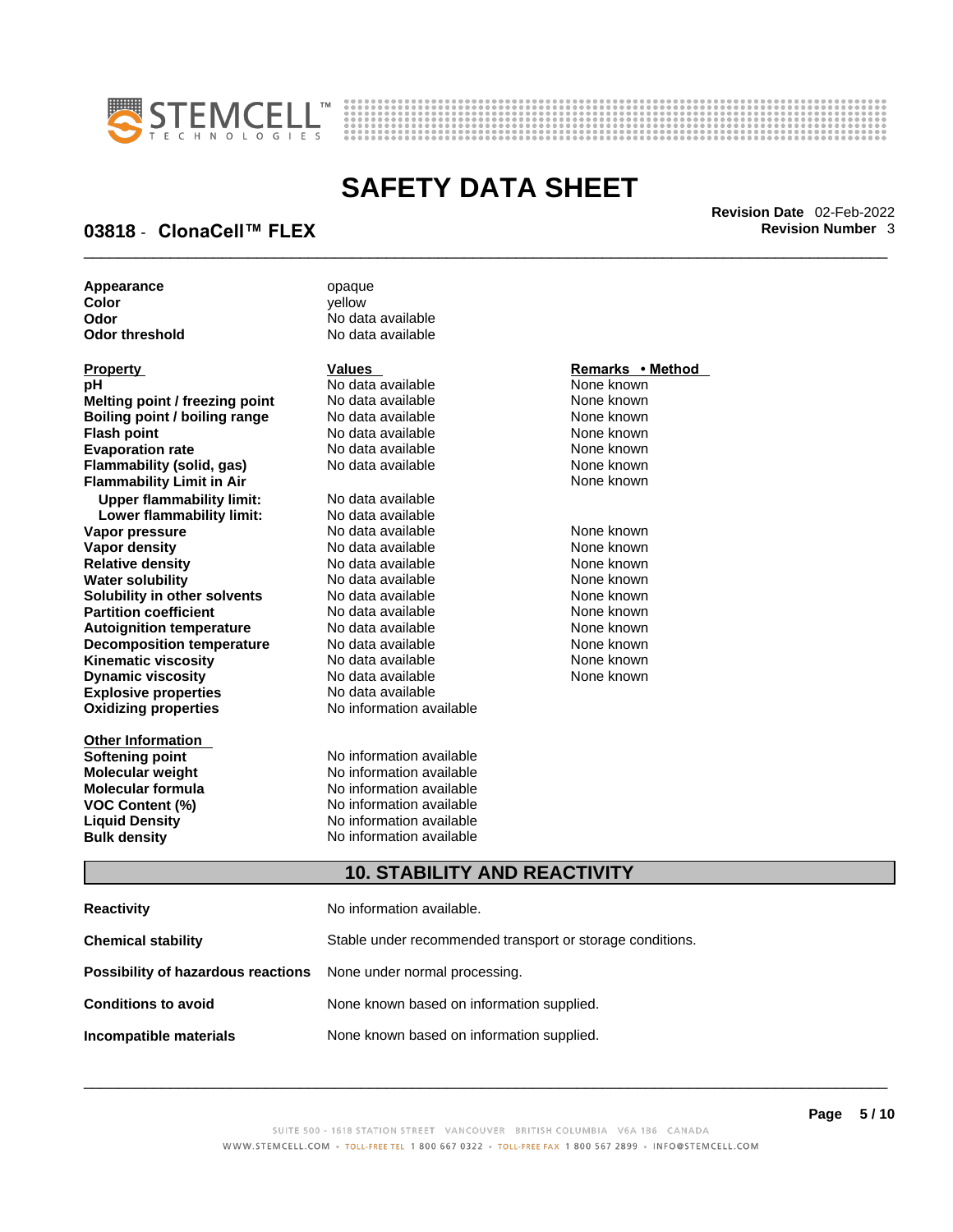



\_\_\_\_\_\_\_\_\_\_\_\_\_\_\_\_\_\_\_\_\_\_\_\_\_\_\_\_\_\_\_\_\_\_\_\_\_\_\_\_\_\_\_\_\_\_\_\_\_\_\_\_\_\_\_\_\_\_\_\_\_\_\_\_\_\_\_\_\_\_\_\_\_\_\_\_\_\_\_\_\_\_\_\_\_\_\_\_\_\_\_\_\_ **Revision Date** 02-Feb-2022

## **03818 ⋅ ClonaCell™ FLEX Revision Number 3**

**Hazardous decomposition products** None known based on information supplied.

### **11. TOXICOLOGICAL INFORMATION**

#### **Information on likely routes of exposure**

**Product Information**

| <b>Inhalation</b>                                                            | Specific test data for the substance or mixture is not available. |  |
|------------------------------------------------------------------------------|-------------------------------------------------------------------|--|
| Eye contact                                                                  | Specific test data for the substance or mixture is not available. |  |
| <b>Skin contact</b>                                                          | Specific test data for the substance or mixture is not available. |  |
| Ingestion                                                                    | Specific test data for the substance or mixture is not available. |  |
| Symptoms related to the physical, chemical and toxicological characteristics |                                                                   |  |
| Symptoms                                                                     | No information available.                                         |  |
| Numerical measures of toxicity<br>Acute toxicity                             |                                                                   |  |

**Unknown acute toxicity** 2.5 % of the mixture consists of ingredient(s) of unknown toxicity 2.5 % of the mixture consists of ingredient(s) of unknown acute oral toxicity

2.5 % of the mixture consists of ingredient(s) of unknown acute dermal toxicity

2.5 % of the mixture consists of ingredient(s) of unknown acute inhalation toxicity (gas)

2.5 % of the mixture consists of ingredient(s) of unknown acute inhalation toxicity (vapor)

2.5 % of the mixture consists of ingredient(s) of unknown acute inhalation toxicity (dust/mist)

Product Information

#### **Delayed and immediate effects as well as chronic effects from short and long-term exposure**

| <b>Skin corrosion/irritation</b>  | No information available. |  |
|-----------------------------------|---------------------------|--|
| Product Information               |                           |  |
|                                   |                           |  |
| Serious eye damage/eye irritation | No information available. |  |
| Product Information               |                           |  |
|                                   |                           |  |
| Respiratory or skin sensitization | No information available. |  |
| Product Information               |                           |  |
| <b>Germ cell mutagenicity</b>     | No information available. |  |
|                                   |                           |  |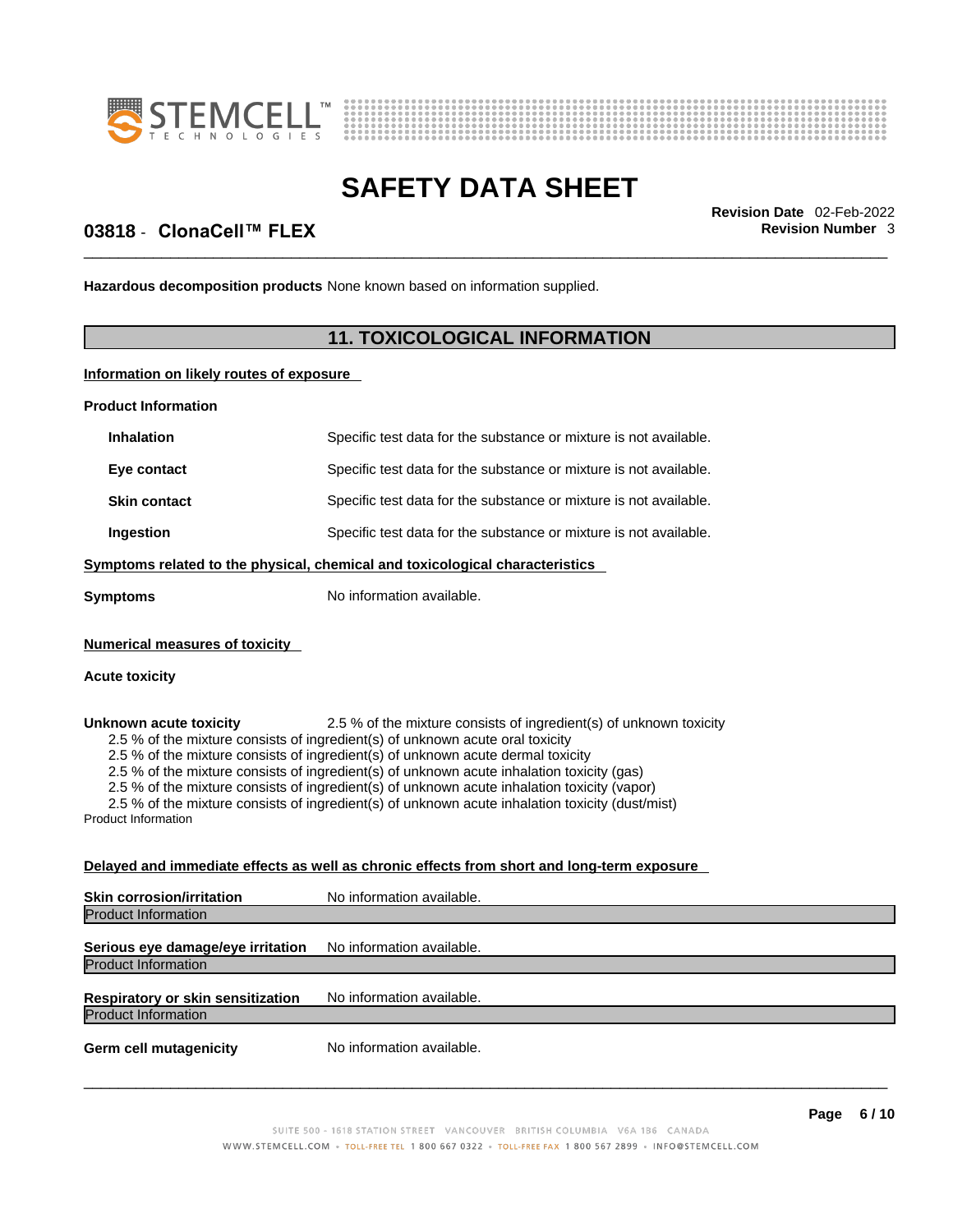



\_\_\_\_\_\_\_\_\_\_\_\_\_\_\_\_\_\_\_\_\_\_\_\_\_\_\_\_\_\_\_\_\_\_\_\_\_\_\_\_\_\_\_\_\_\_\_\_\_\_\_\_\_\_\_\_\_\_\_\_\_\_\_\_\_\_\_\_\_\_\_\_\_\_\_\_\_\_\_\_\_\_\_\_\_\_\_\_\_\_\_\_\_ **Revision Date** 02-Feb-2022

# **03818 ⋅ ClonaCell™ FLEX Revision Number 3**

| <b>Product Information</b>             |                                                                                                                    |
|----------------------------------------|--------------------------------------------------------------------------------------------------------------------|
| Carcinogenicity                        | No information available.                                                                                          |
| <b>Reproductive toxicity</b>           | No information available.<br><b>Product Information</b>                                                            |
|                                        |                                                                                                                    |
| <b>STOT - single exposure</b>          | No information available.                                                                                          |
|                                        | <b>Product Information</b>                                                                                         |
| <b>STOT - repeated exposure</b>        | No information available.                                                                                          |
|                                        | <b>Product Information</b>                                                                                         |
| <b>Aspiration hazard</b>               | No information available.                                                                                          |
|                                        | <b>12. ECOLOGICAL INFORMATION</b>                                                                                  |
| <b>Ecotoxicity</b>                     | The environmental impact of this product has not been fully investigated.                                          |
|                                        | <b>Product Information</b>                                                                                         |
| Persistence and degradability          | No information available.                                                                                          |
| <b>Bioaccumulation</b>                 | There is no data for this product.                                                                                 |
|                                        |                                                                                                                    |
| Other adverse effects                  | No information available.                                                                                          |
|                                        |                                                                                                                    |
|                                        | <b>13. DISPOSAL CONSIDERATIONS</b>                                                                                 |
| <b>Waste treatment methods</b>         |                                                                                                                    |
| Waste from residues/unused<br>products | Dispose of in accordance with local regulations. Dispose of waste in accordance with<br>environmental legislation. |
| <b>Contaminated packaging</b>          | Do not reuse empty containers.                                                                                     |

# **14. TRANSPORT INFORMATION**

DOT Not regulated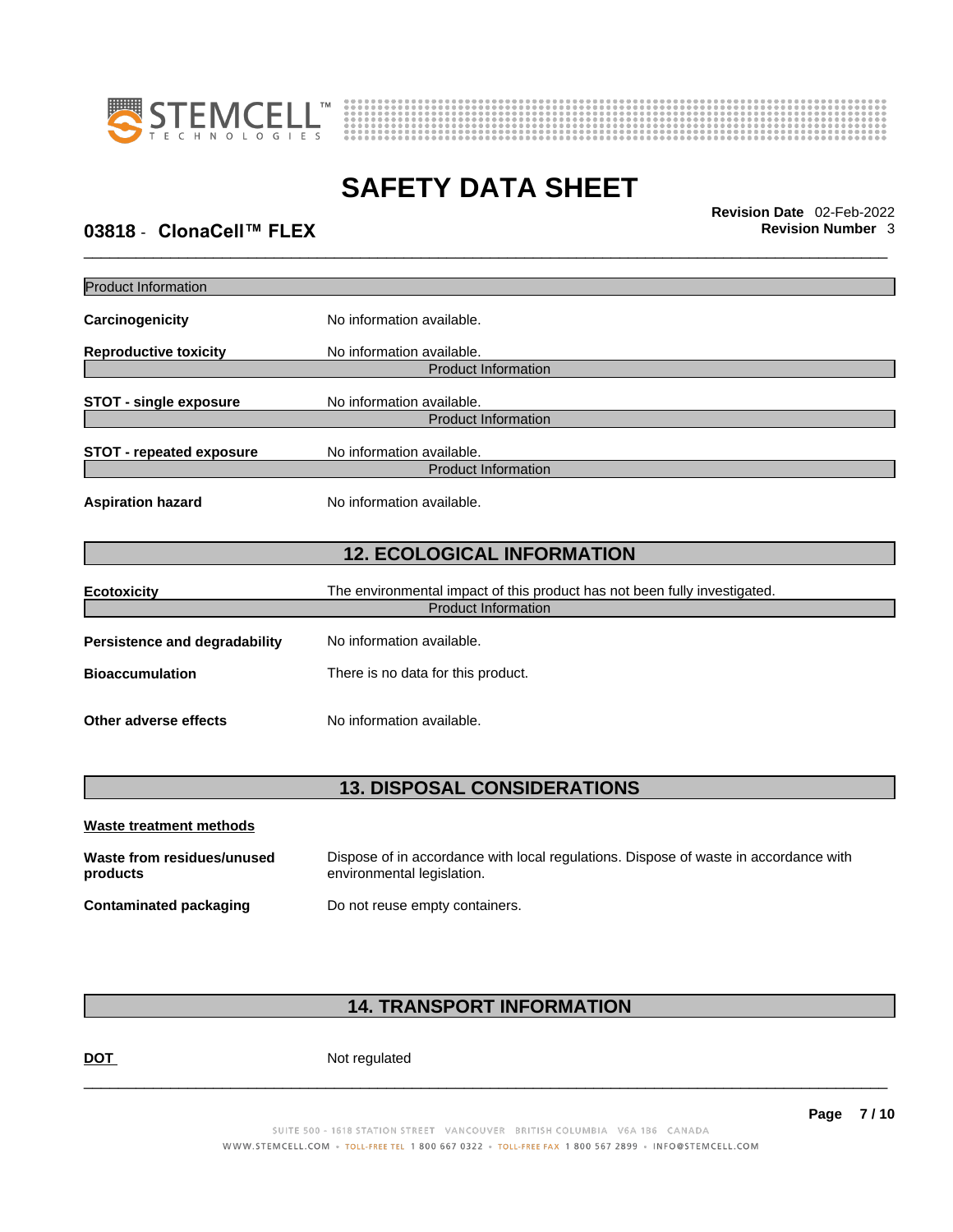



\_\_\_\_\_\_\_\_\_\_\_\_\_\_\_\_\_\_\_\_\_\_\_\_\_\_\_\_\_\_\_\_\_\_\_\_\_\_\_\_\_\_\_\_\_\_\_\_\_\_\_\_\_\_\_\_\_\_\_\_\_\_\_\_\_\_\_\_\_\_\_\_\_\_\_\_\_\_\_\_\_\_\_\_\_\_\_\_\_\_\_\_\_ **Revision Date** 02-Feb-2022

## **03818 ⋅ ClonaCell™ FLEX Revision Number 3**

| <b>TDG</b>  | Not regulated |
|-------------|---------------|
| <b>MEX</b>  | Not regulated |
| ICAO (air)  | Not regulated |
| <b>IATA</b> | Not regulated |
| <b>IMDG</b> | Not regulated |
| <b>RID</b>  | Not regulated |
| <b>ADR</b>  | Not regulated |
| ADN         | Not regulated |

### **15. REGULATORY INFORMATION**

| Complies<br>Complies<br>Does not comply<br>Does not comply<br>Complies<br>Complies<br>Complies<br>Complies | <b>International Inventories</b> |  |
|------------------------------------------------------------------------------------------------------------|----------------------------------|--|
|                                                                                                            | <b>TSCA</b>                      |  |
|                                                                                                            | <b>DSL/NDSL</b>                  |  |
|                                                                                                            | <b>EINECS/ELINCS</b>             |  |
|                                                                                                            | <b>ENCS</b>                      |  |
|                                                                                                            | <b>IECSC</b>                     |  |
|                                                                                                            | <b>KECL</b>                      |  |
|                                                                                                            | <b>PICCS</b>                     |  |
|                                                                                                            | <b>AICS</b>                      |  |

 **Legend:** 

 **TSCA** - United States Toxic Substances Control Act Section 8(b) Inventory

 **DSL/NDSL** - Canadian Domestic Substances List/Non-Domestic Substances List

 **EINECS/ELINCS** - European Inventory of Existing Chemical Substances/European List of Notified Chemical Substances

 **ENCS** - Japan Existing and New Chemical Substances

 **IECSC** - China Inventory of Existing Chemical Substances

 **KECL** - Korean Existing and Evaluated Chemical Substances

 **PICCS** - Philippines Inventory of Chemicals and Chemical Substances

 **AICS** - Australian Inventory of Chemical Substances

#### **US Federal Regulations**

#### **SARA 313**

Section 313 of Title III of the Superfund Amendments and Reauthorization Act of 1986 (SARA). This product does not contain any chemicals which are subject to the reporting requirements of the Act and Title 40 of the Code of Federal Regulations, Part 372.

| SARA 311/312 Hazard Categories |    |  |
|--------------------------------|----|--|
| Acute health hazard            | No |  |
| <b>Chronic Health Hazard</b>   | No |  |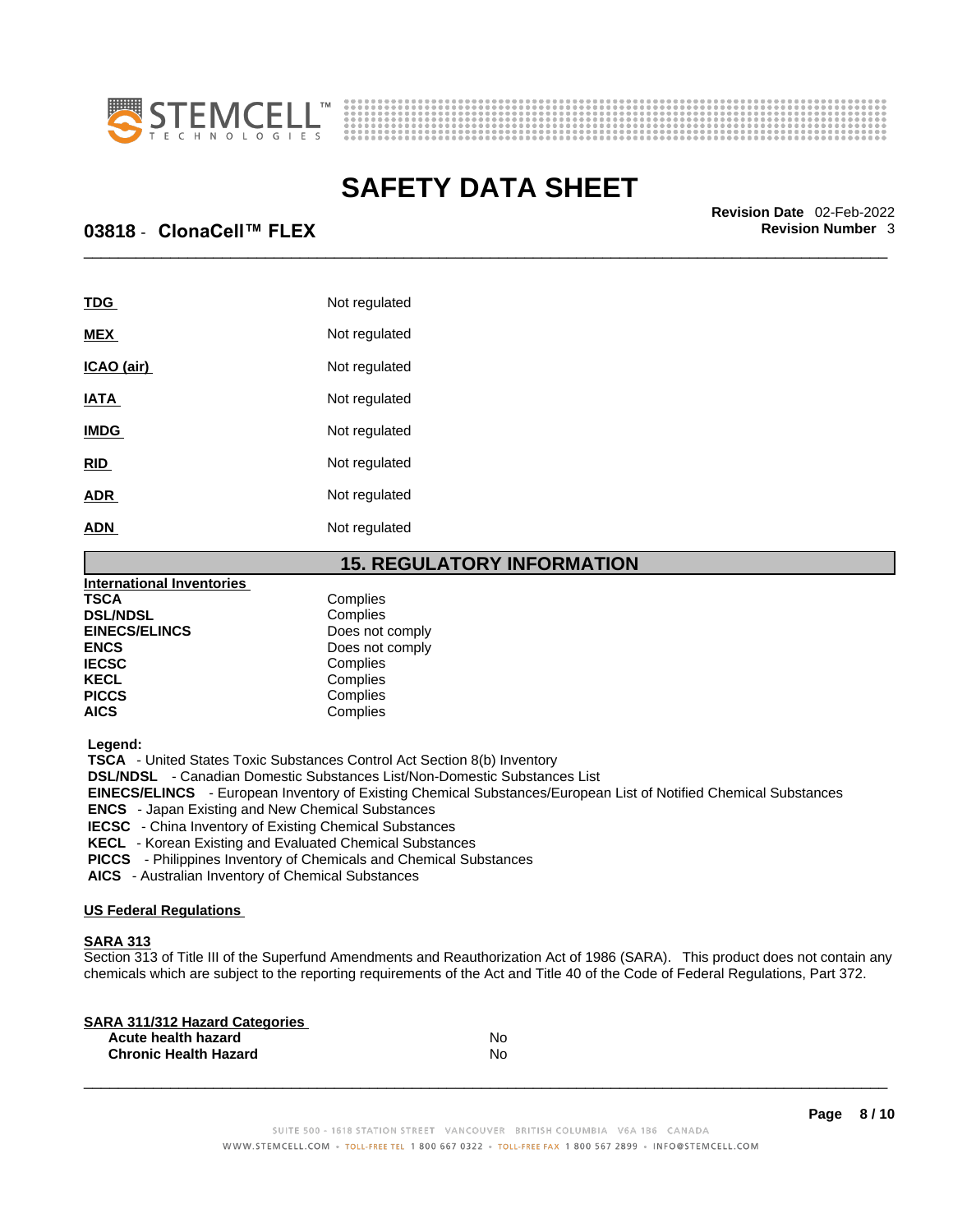



### **03818 ⋅ ClonaCell™ FLEX Revision Number 3**

\_\_\_\_\_\_\_\_\_\_\_\_\_\_\_\_\_\_\_\_\_\_\_\_\_\_\_\_\_\_\_\_\_\_\_\_\_\_\_\_\_\_\_\_\_\_\_\_\_\_\_\_\_\_\_\_\_\_\_\_\_\_\_\_\_\_\_\_\_\_\_\_\_\_\_\_\_\_\_\_\_\_\_\_\_\_\_\_\_\_\_\_\_ **Revision Date** 02-Feb-2022

| Fire hazard                       | No |  |
|-----------------------------------|----|--|
| Sudden release of pressure hazard | No |  |
| <b>Reactive Hazard</b>            | No |  |

#### **CWA** (Clean Water Act)

This product does not contain any substances regulated as pollutants pursuant to the Clean Water Act (40 CFR 122.21 and 40 CFR 122.42).

#### **CERCLA**

This material, as supplied, does not contain any substances regulated as hazardous substances under the Comprehensive Environmental Response Compensation and Liability Act (CERCLA) (40 CFR 302) or the Superfund Amendments and Reauthorization Act (SARA) (40 CFR 355). There may be specific reporting requirements at the local, regional, or state level pertaining to releases of this material.

#### **US State Regulations**

#### **California Proposition 65**

This product does not contain any Proposition 65 chemicals.

#### **U.S. State Right-to-Know Regulations**

#### **US State Regulations**

| Chemical name | New Jersey | Massachusetts | Pennsylvania |
|---------------|------------|---------------|--------------|
| Water         |            |               |              |
| 7732-18-5     |            |               |              |

#### **U.S. EPA Label Information**

**EPA Pesticide Registration Number** Not applicable

### **16. OTHER INFORMATION, INCLUDING DATE OF PREPARATION OF THE LAST REVISION**

**Prepared By, Cuality Control. STEMCELL Technologies Canada Inc.** 

**Revision Date** 02-Feb-2022

**Revision Note** Noinformation available.

**Disclaimer**

The information provided in this Safety Data Sheet is correct to the best of our knowledge, information and belief at the date of its publication. The information given is designed only as a guidance for safe handling, use, processing, storage, transportation, disposal and release and is not to be considered a warranty or quality specification. The information relates only to the specific material designated and may not be valid for such material used in combination with any other